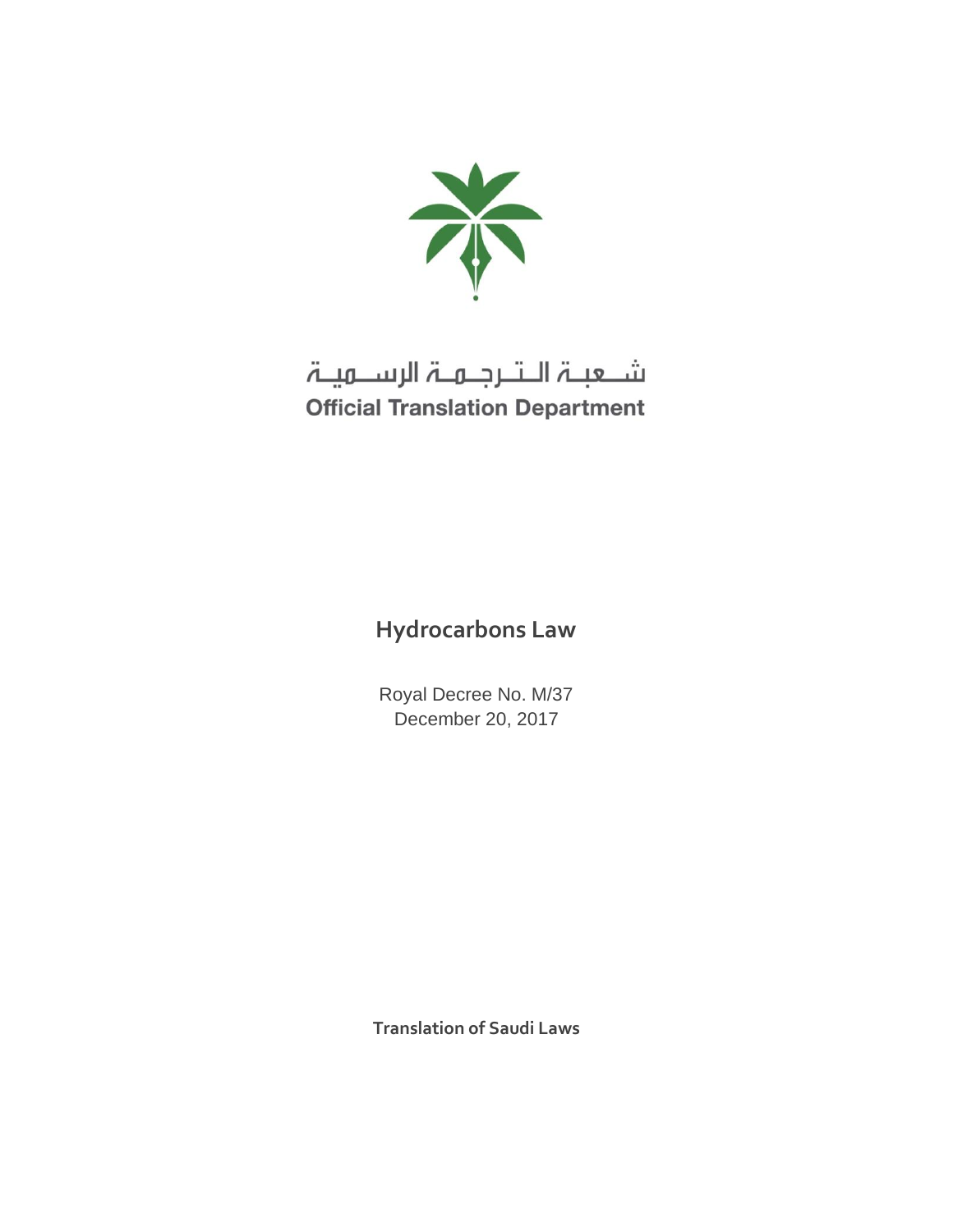

#### **NOTE:**

The translation of Saudi laws takes the following into consideration:

- Words used in the singular form include the plural and vice versa.
- Words used in the masculine form include the feminine.
- Words used in the present tense include the present as well as the future.
- The word "person" or "persons" and their related pronouns (he, his, him, they, their, them) refer to a natural and legal person.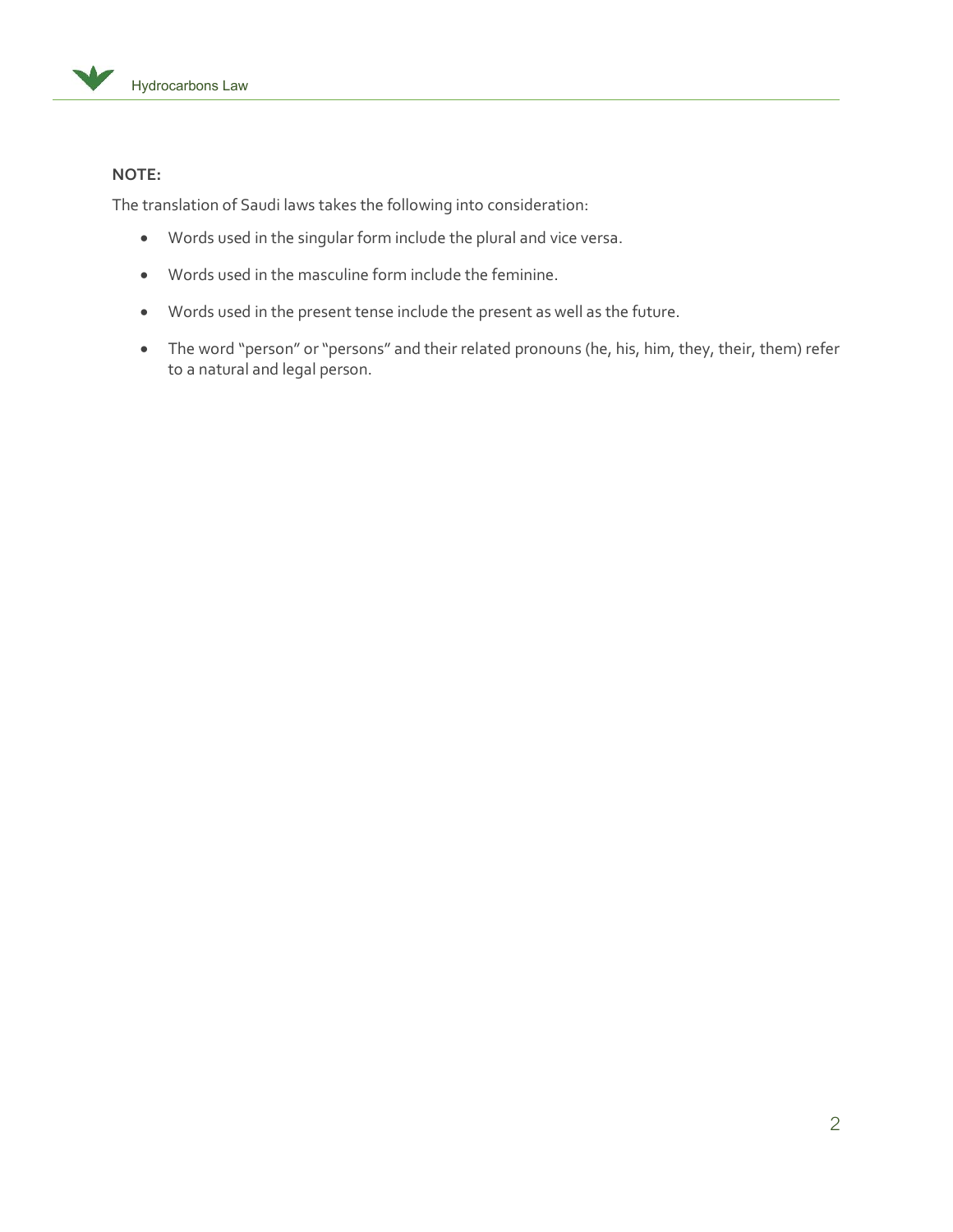# **Hydrocarbons Law**

# **Article 1**

Unless the context otherwise requires, the capitalized terms and words used herein shall have the following meanings for all purposes hereof:

**Law**: Hydrocarbons Law.

**State**: Kingdom of Saudi Arabia.

**Government**: Government of the Kingdom of Saudi Arabia.

**Territory**: It includes, for purposes of this Law, the State's territorial lands, maritime zones, and areas where the State has rights to natural resources under international conventions.

**Ministry**: Ministry of Energy, Industry and Mineral Resources.

**Minister**: Minister of Energy, Industry and Mineral Resources.

**Hydrocarbons**: carbon and hydrogen compounds in a liquid or gaseous state, whether conventional or unconventional, such as crude oil, tight oil, shale oil, condensate, natural gas, shale gas, methane hydrates, natural tar, and bitumen, that can be extracted or recovered from the surface or beneath the surface of the soil.

**Hydrocarbon Resources**: the total quantities of hydrocarbons that can be extracted or recovered, which are in natural accumulations prior to their production, including any quantities found in accumulations that have not yet been discovered.

**Hydrocarbon Deposits**: an accumulation of hydrocarbons in a natural geological unit.

**Hydrocarbon Operations**: operations and activities associated with hydrocarbon resources, including, but not limited to, technical surveys, exploration, prospection, drilling, appraisal, development, extraction, recovery, production, and treatment.

**License**: a concession, permit or license duly granted authorizing a licensee to undertake any hydrocarbon operations.

**Licensee**: holder of a license.

**Production Decision**: a written order or directive issued by the State, in the exercise of its sovereignty and ownership over hydrocarbons, that sets the maximum level of hydrocarbons production at any given point in time, or sets the level of maximum sustainable production capability of hydrocarbons that the licensee must maintain.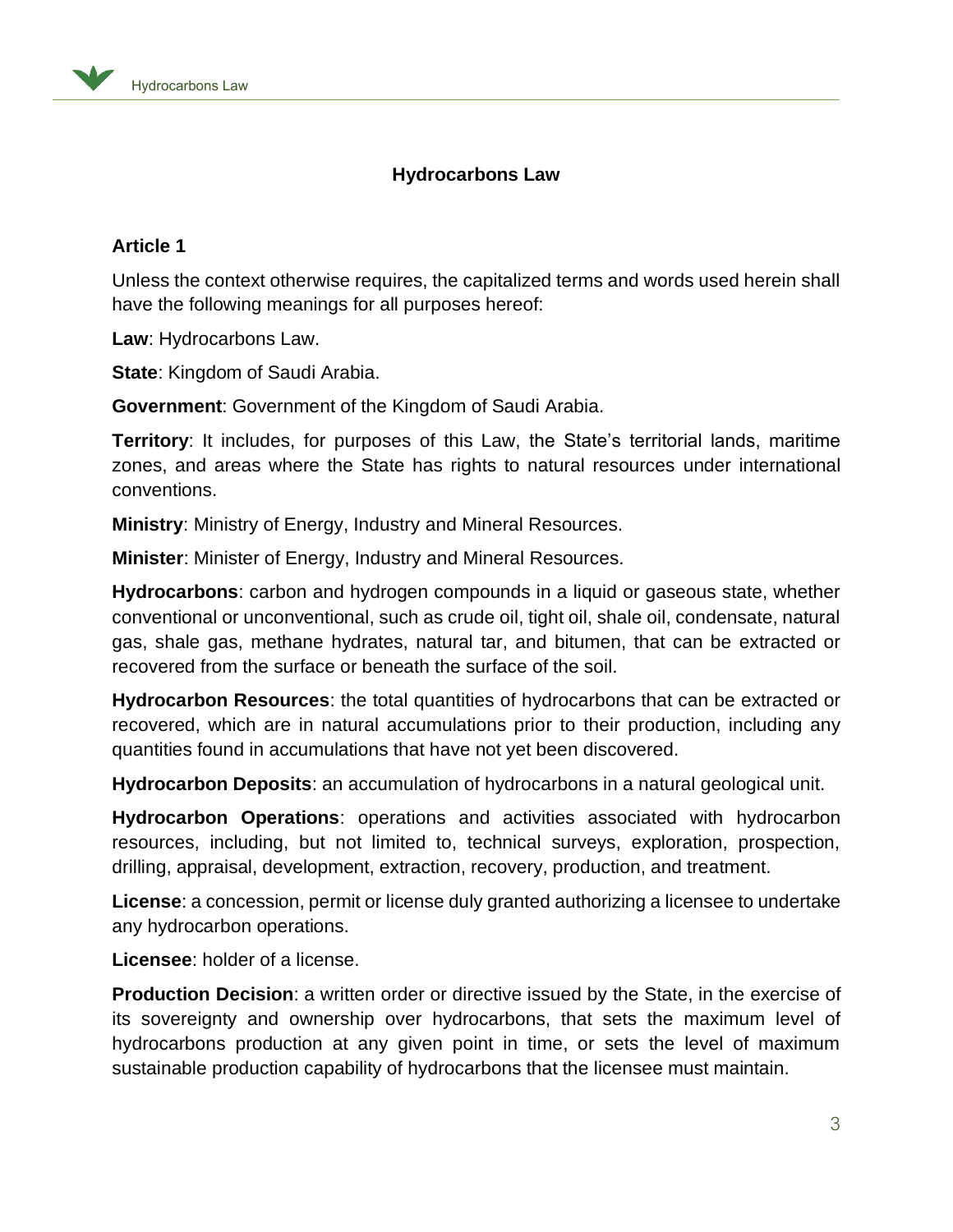

**Discovery Data**: all information and data obtained by the licensee during exploration operations, including geological, geophysical, geochemical, engineering and well records, as well as studies, reports, tables and databases related to discovery in any form, as well as any other information collected by the licensee following the discovery to appraise and identify the area of discovery, and evaluate its productivity properties and capabilities.

**Regulations**: the implementing regulations of this Law, the upstream regulations for hydrocarbons, and any regulations or guidelines, issued in accordance with this Law, relating to hydrocarbon operations.

**International Industry Standards**: practices and procedures generally employed in the hydrocarbons industry worldwide by prudent companies under conditions and circumstances similar to those experienced in connection with hydrocarbon operations in the territory.

#### **Article 2**

The provisions of this Law shall apply to hydrocarbon deposits, hydrocarbons, and hydrocarbon resources, existing within the territory, as well as hydrocarbon operations carried out within the territory.

#### **Article 3**

All hydrocarbon deposits, hydrocarbons, and hydrocarbon resources are the property of the State. Title to hydrocarbons shall pass to a licensee at the wellhead, or at extraction at a processing facility for recovering natural tar products, tar sands or stones, or other derivatives of tar sands and other rock materials.

#### **Article 4**

The State has permanent sovereignty over hydrocarbon deposits, hydrocarbons, and hydrocarbon resources, and shall exercise such right in the State's interest, security and economic development.

#### **Article 5**

The State's ownership of hydrocarbon resources is non-transferable and imprescriptible.

#### **Article 6**

No hydrocarbon operation shall be conducted without obtaining a license. The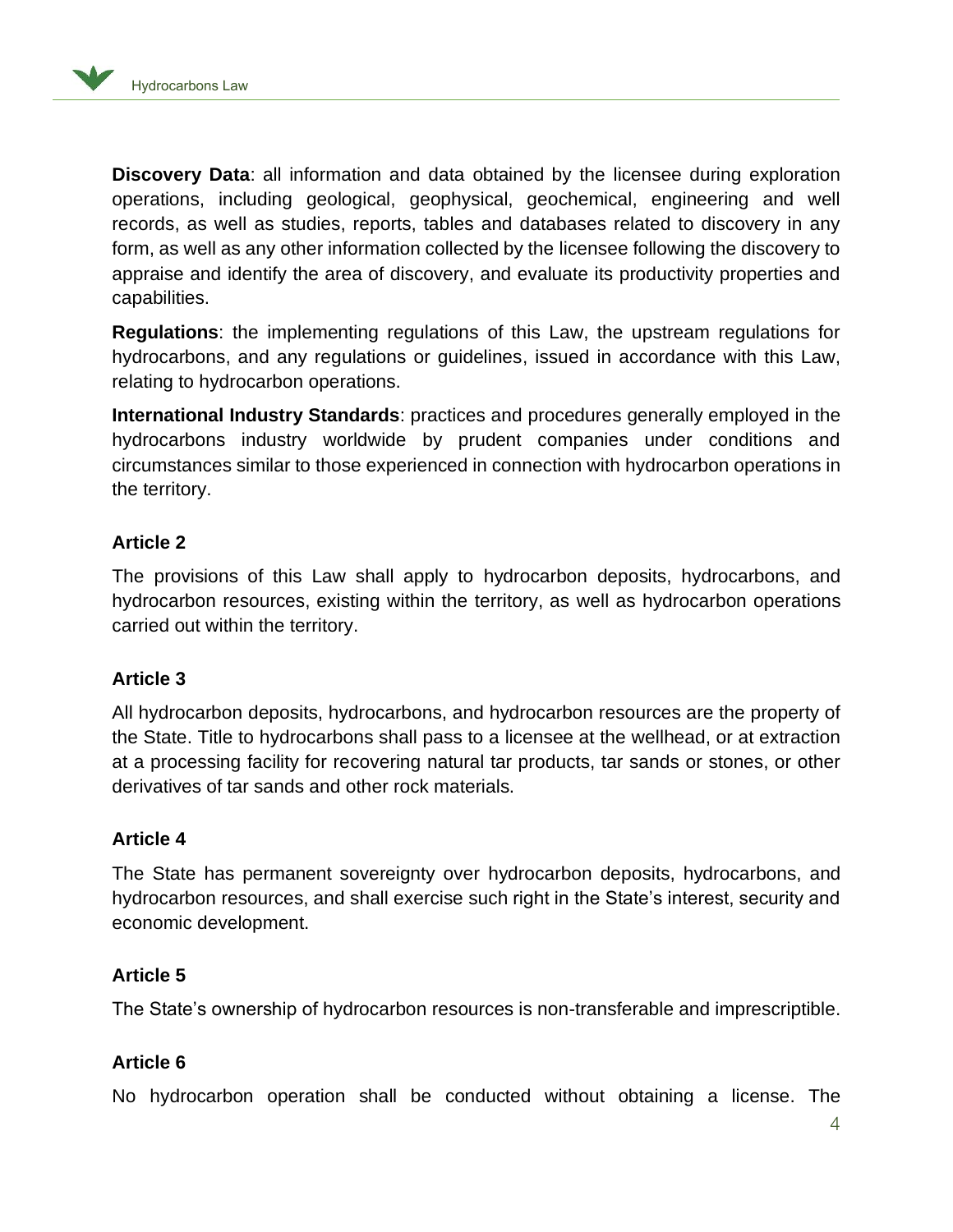

government, or its designee, shall retain the right to explore and exploit any natural resource other than hydrocarbons in a license area, and such right shall be exercised in a manner that does not prejudice a licensee's rights nor hinder hydrocarbon operations undertaken thereby.

# **Article 7**

The State has the sovereign, exclusive, and binding authority to make a production decision related to the following:

- a) Setting the maximum level of hydrocarbons that a licensee can produce at any given point in time.
- b) Setting the level of maximum sustainable hydrocarbons production capability that a licensee must maintain.

The State, when making a production decision, takes into consideration the State's economic development, environmental conservation, national security, political and development goals, foreign and diplomatic policy, domestic energy needs, public interest, and any other sovereign interest.

In setting the level of maximum sustainable hydrocarbons production capability, the economic and operational aspects of the licensee shall be taken into consideration.

#### **Article 8**

The State shall solely have the sovereign right to make the production decision within the territory. Such right shall not be prejudiced by any bilateral or multilateral discussions or consultations carried out by the State regarding production with other states or organizations.

#### **Article 9**

No entity other than the State may, in any form or under any circumstances, make a production decision. Any production decision made otherwise shall be null and void and shall have no legal effect.

#### **Article 10**

The licensee must provide the State with any required information regarding extraction, recovery, and production of hydrocarbons, including technical information, discovery data, financial information, and any other information facilitating the issuance of a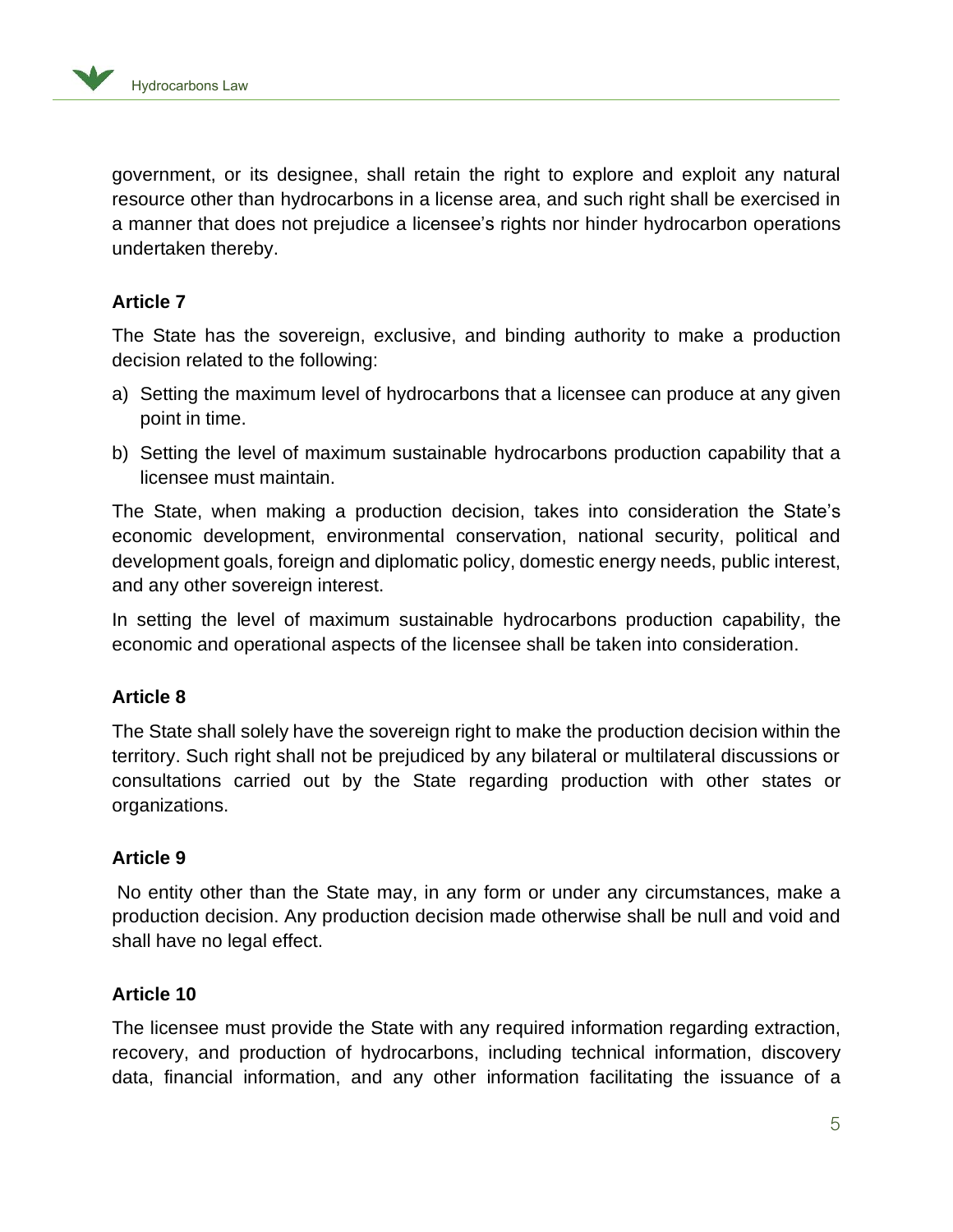

production decision. The State shall have the absolute right to access such information.

#### **Article 11**

The Ministry shall be in charge of preparing, and overseeing the implementation of national strategies and policies relating to hydrocarbons to ensure the development and proper exploitation of hydrocarbon resources, and the conservation of the State's hydrocarbons reserves. In preparing and overseeing the implementation of such strategies and policies, the Ministry shall take into consideration the State's economic development, environmental conservation, national security, political and development goals, foreign and diplomatic policy, domestic energy needs, public interest, and any other sovereign interest. The Ministry shall also take into consideration the economic and operational aspects of the licensee.

#### **Article 12**

The government shall grant a license pursuant to applicable procedures and policies which specifies the terms and conditions for granting the license, in a manner consistent with this Law. The license shall include, inter alia, the following:

- 1. License area.
- 2. Scope of authorized activities.
- 3. License term.
- 4. Requirements that must be satisfied by the licensee when undertaking hydrocarbon operations.
- 5. Requirements for relinquishment of parts of the license area.
- 6. Set criteria for assessment of compliance with the license and consequences of noncompliance, and grounds for termination of the license and effects of termination or expiration of the license, including provisions for the devolvement and delivery of property to the State.
- 7. Terms of amendment, extension and renewal of the license.
- 8. Licensee's obligations regarding Saudization, assignment of license, and confidentiality of information.
- 9. Extension of the performance period of the licensee's obligations that are affected by force majeure, and the effects of such extension.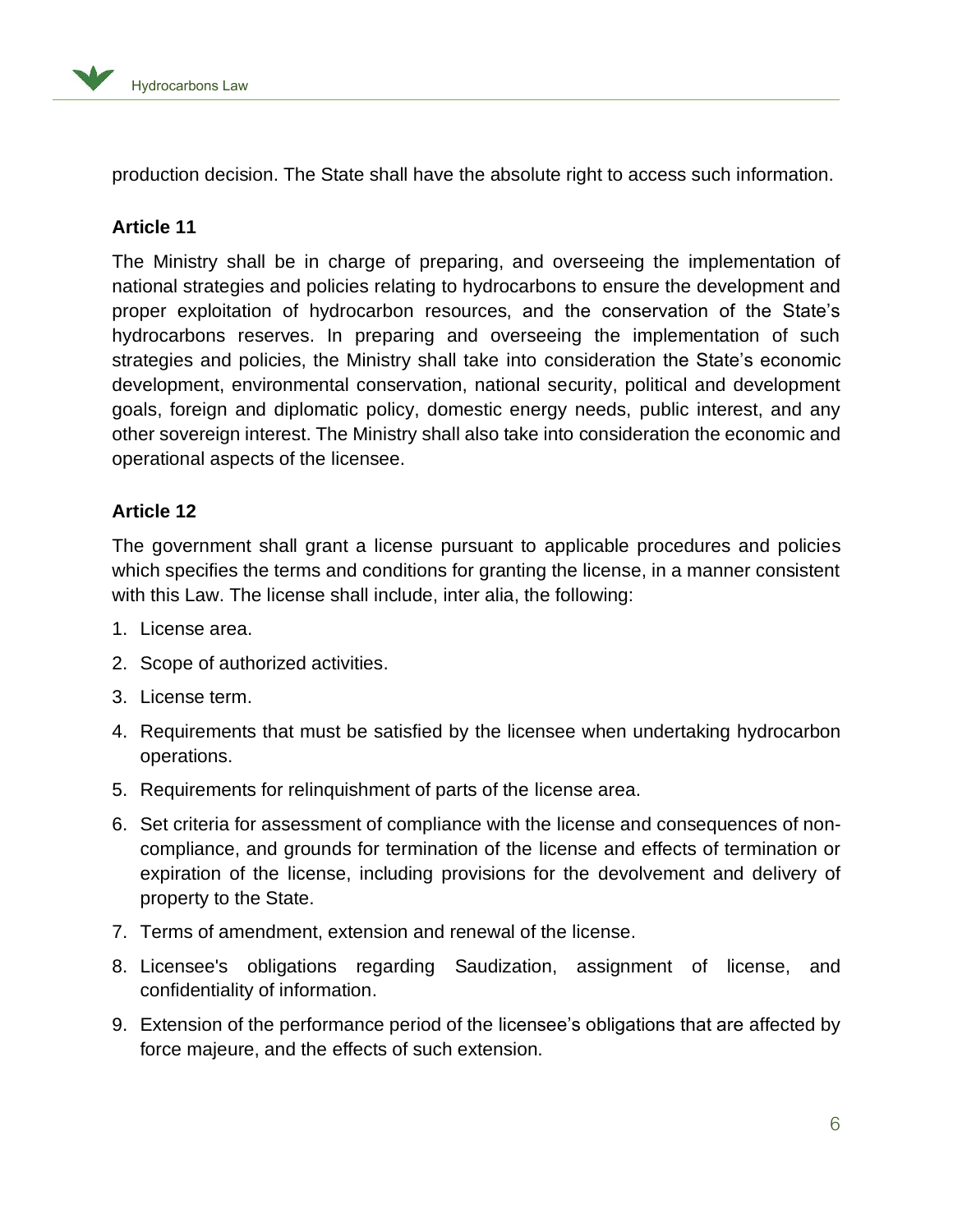

Granting a license under this Law shall not confer any right of ownership of the soil or subsoil in the license area.

#### **Article 14**

All hydrocarbon operations shall be managed professionally and proficiently in accordance with this Law, the Regulations, and international industry standards, and in an effective and economically feasible manner that promotes the long-term productivity of reservoirs in the license area, and supports the principles of prudent conservation of hydrocarbon resources and hydrocarbons, and limiting their migration.

The licensee shall comply with the directives of the Ministry to limit the migration of hydrocarbons that extend, or whose traps may extend, beyond the boundaries of the license area.

#### **Article 15**

- 1. The licensee shall be responsible for taking all prudent and sound procedures that ensure the safety of hydrocarbon operations and associated facilities, in accordance with international industry standards and applicable laws.
- 2. If a material fault occurs in a well or facility and is not controlled, or if a substantial leakage, spill, explosion, eruption or fire occurs in a well or facility, the licensee must immediately notify the Ministry and submit, in accordance with the Regulations, a written report stating the causes known to the licensee and the measures taken by the licensee, and an estimate of the amounts of hydrocarbons that have been wasted, damaged, or leaked, and the consequences resulting therefrom.

#### **Article 16**

The licensee shall, in accordance with the regulations and international industry standards, do the following:

- 1. Take necessary measures to prevent waste and leakage of hydrocarbons and damage to formations containing water and hydrocarbons during drilling, repairing, or deepening of wells, or upon abandonment or relinquishment; and to prevent leakage of gas and liquids from their bearing layers or other layers.
- 2. Notify the Ministry immediately of any substantial damage that may affect water or hydrocarbon reserves, and take necessary steps to contain the damage.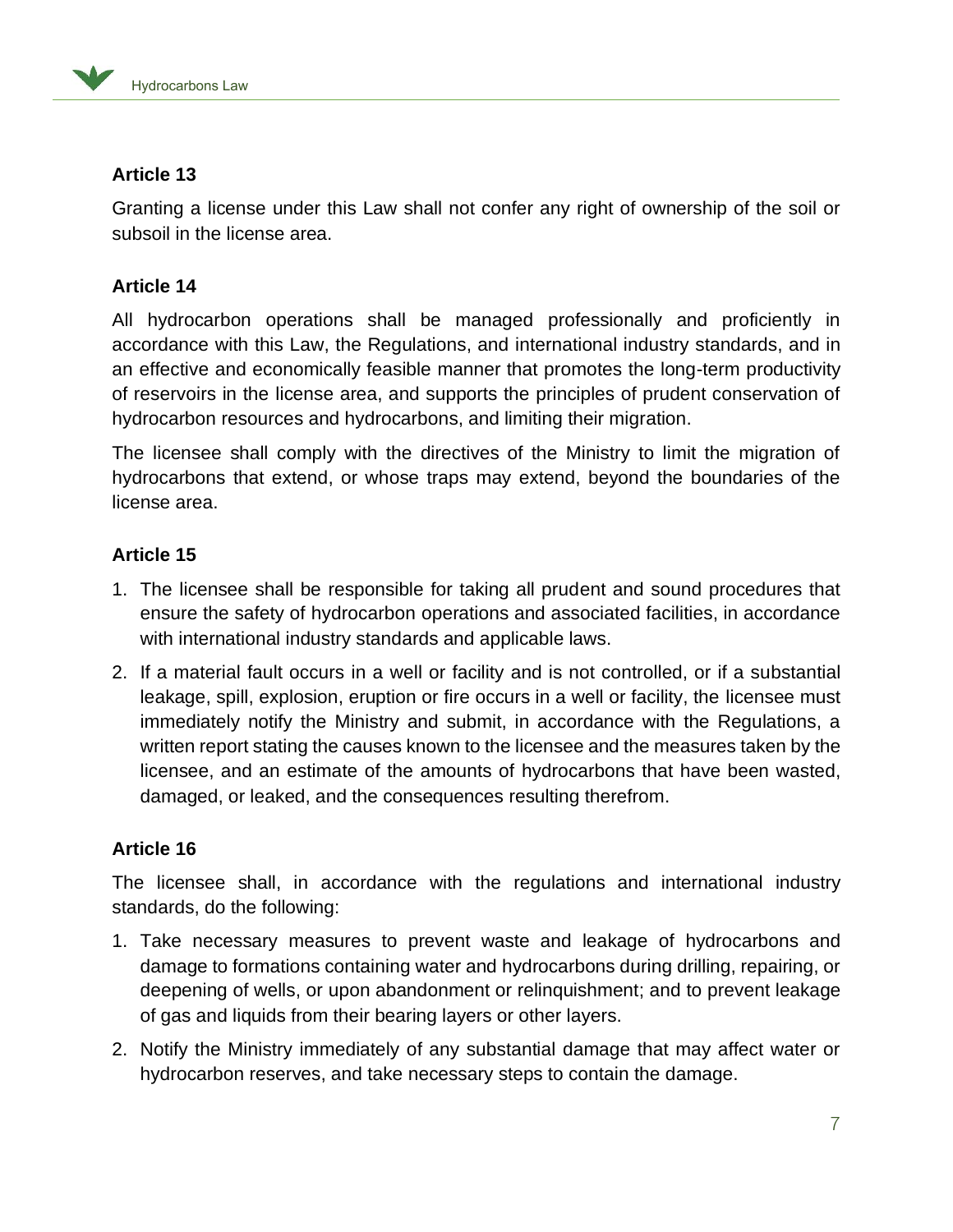

The licensee may not commence production from any well or field except after the licensee carries out the necessary tests, and ensures that the well is properly completed in accordance with the regulations and international industry standards.

# **Article 18**

Unless otherwise directed by the Ministry, the licensee shall, when relinquishing any area or upon the license's termination or expiration, plug and abandon all wells not capable of producing, in accordance with the regulations and international industry standards.

#### **Article 19**

All discovery data as well as upstream data and samples are the property of the State, and shall be maintained by the licensee in accordance with the regulations and international industry standards. The licensee shall provide copies of such data to the Ministry upon request, and deliver all data and samples to the Ministry upon termination or expiration of the license.

#### **Article 20**

The licensee shall, in accordance with the regulations and international industry standards, measure produced hydrocarbons; maintain accurate and complete records indicating the quantities and levels of hydrocarbon production that is stored, sold, or used; follow calibration and measurement methods; and use devices approved by the Ministry. The Ministry or its designees may supervise any such calibration, test measurement devices, and measure produced and exported hydrocarbons.

#### **Article 21**

The licensee shall take all reasonable measures to preserve archaeological artifacts in the license area. If the licensee encounters any artifacts while undertaking hydrocarbon operations, he shall safeguard them and notify the Ministry.

#### **Article 22**

The licensee shall keep and maintain, at any of its offices within the territory, full and complete operational, financial, tax and other books and records, in accordance with applicable laws and as specified by the regulations.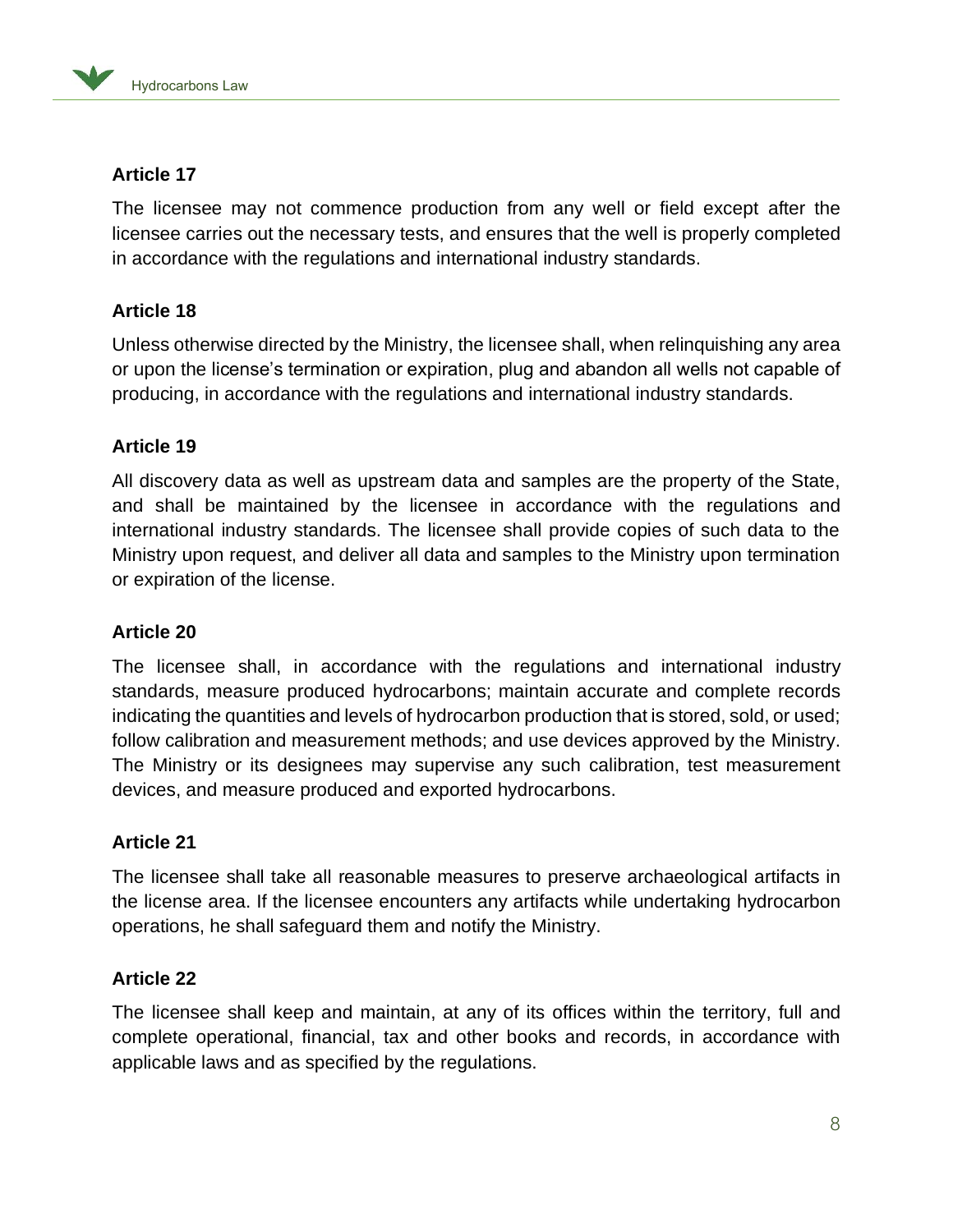

The licensee shall, when undertaking hydrocarbon operations, comply with applicable environmental laws and regulations, and take necessary measures to preserve and protect the environment.

# **Article 24**

The Ministry shall be the agency solely in charge of implementing this Law and shall have exclusive right to oversee the licensee's hydrocarbons operations, including its technical operations, and audit all its revenues and expenses. The Ministry shall act as a liaison between the relevant agencies and the licensee. Such agencies, for the exercise of their duties regarding hydrocarbon operations carried out by the licensee, may not communicate with the licensee except through the Ministry and in the manner agreed upon therewith. To this end, the Ministry may, without limitation, do the following:

- 1. Issue a production decision and inform the licensee thereof.
- 2. Monitor environmental as well as security and safety issues in the hydrocarbons industry, and ensure the licensee's compliance with laws, international industry practices, environmental standards, and matters related to human health and safety in accordance with applicable laws.
- 3. Represent the government vis a vis the licensee with respect to matters pertaining to this Law.

#### **Article 25**

- 1. The Minister shall issue regulations regarding the confidentiality of information on hydrocarbon resources, including information relating to reserves or production obtained by the licensee during hydrocarbon operations. When issuing such regulations, the State's national security, State's foreign and diplomatic policy, and any other sovereignty considerations, shall be taken into account.
- 2. The licensee shall treat as confidential the content of negotiations, discussions and correspondence with the Ministry and may not disclose the same to any third party without the prior written consent of the Ministry, except as exempted pursuant to the license.

#### **Article 26**

The licensee may not, without the Minister's prior written consent, assign, transfer, or pledge any part of the rights and obligations arising from the license.